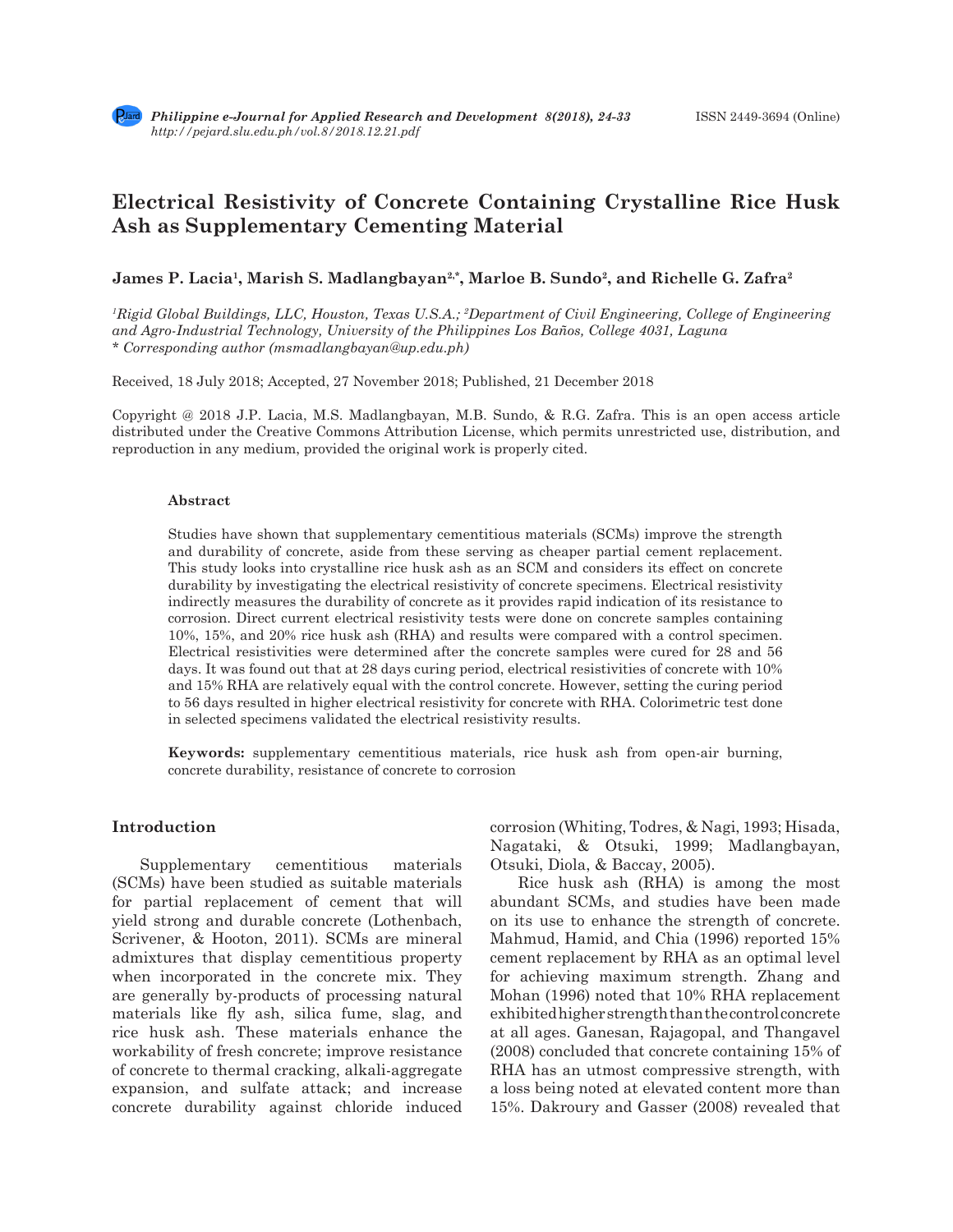the optimum replacement level of RHA for all water-cement ratios is 30% because of its high value of compressive strength. Finally, Rodriguez (2006) concluded that RHA-blended concrete exhibited higher compressive strength at 91 days as compared to the concrete without RHA

The durability of concrete with RHA have also been investigated. In 2000, Hasparyk, Monteiro, and Carasek reported that highly reactive RHA as a partial cement replacement between 12% and 15% may be sufficient to control deleterious expansion in concrete caused by alkali-silica reaction. This may be due to the entrapment of alkalis by the supplementary hydrates and the consequent decrease in the pH of pore solutions. Sakr (2006) investigated the effect of RHA on the sulfate resistance of heavyweight concrete and found that RHA-blended concrete had good resistance to sulfate attack. The study showed reductions in compressive strength of concrete having 15% RHA replacement level when immersed for 28 days in 5%  $MgSO<sub>4</sub>$  solution. Lastly, Chindaprasirt and Rukzon (2008) and his colleagues studied the effect of RHA and fly ash on the corrosion resistance of concrete. They inferred that both fly ash and RHA are effective in improving the corrosion resistance of mortars, with RHA having better contribution to corrosion resistance.

Another measure of concrete durability is electrical resistivity, which is an important inherent property affecting the corrosion rate of reinforcing steel in concrete. Xian-yu, Zong-jin, and Nan-guo (2001) investigated the electrical resistivity of concretes with different mineral admixtures (or SCMs) such as silica fume, fly ash, and slag incorporations with similar waterbinder ratios (i.e., 0.5). They found that silica fume showed rapid increase of resistivity as compared to plain concrete and to all kinds of blended concrete for curing periods greater than two days.

RHA is nearly similar to silica fume in terms of silica content; however, no study has been done on RHA's effect on the electrical resistivity of concrete. This study aims to determine the effect of crystalline RHA on the durability of concrete, focusing on the influence of crystalline RHA on the electrical resistivity of concrete when cement is partially replaced with crystalline RHA. The study will use crystalline RHA derived from uncontrolled open-air burning of rice husk, which is the common and most abundant source of RHA in the Philippines. The results will supplement existing data on the ability of crystalline RHA as cement replacement, particularly in terms of its effect on the electrical resistivity of concrete.

## **Methodology**

#### *Research Design*

The study was designed to investigate the electrical resistivity of Type IP cement concrete that contained crystalline RHA as partial replacement of the cement. Three different percentages by mass of crystalline RHA (10%, 15% and 20% of total binding material) and a control with no RHA were considered. A total of 48 specimens were cast – 12 for each replacement level. Under each replacement level, 6 specimens were tested after 28 days curing, which is a standard curing period, and another 6 after 56 days curing to simulate long term curing. Electrical resistivity of the concrete was then determined through Electrical Resistivity Test. Test results were analyzed to determine the relationships between important variables such as electrical resistivity, RHA replacement level (%), and curing period of the specimens.

#### **Materials and sample characterization**

The RHA supplemented to the concrete mix was an end-waste product obtained from uncontrolled burning of rice husk from a local rice milling company (Irish Rice Mill, Biñan, Laguna, Philippines). The RHA was preliminarily sifted to remove unburned rice husk. Before introducing to the mix, the RHA was manually pounded with a hammer and then passed through US Standard sieve no. 50 (300μm) to ensure a relatively similar fineness with Type IP cement. Sifted RHA was stored in plastic containers to protect from moisture as shown in Figure 1.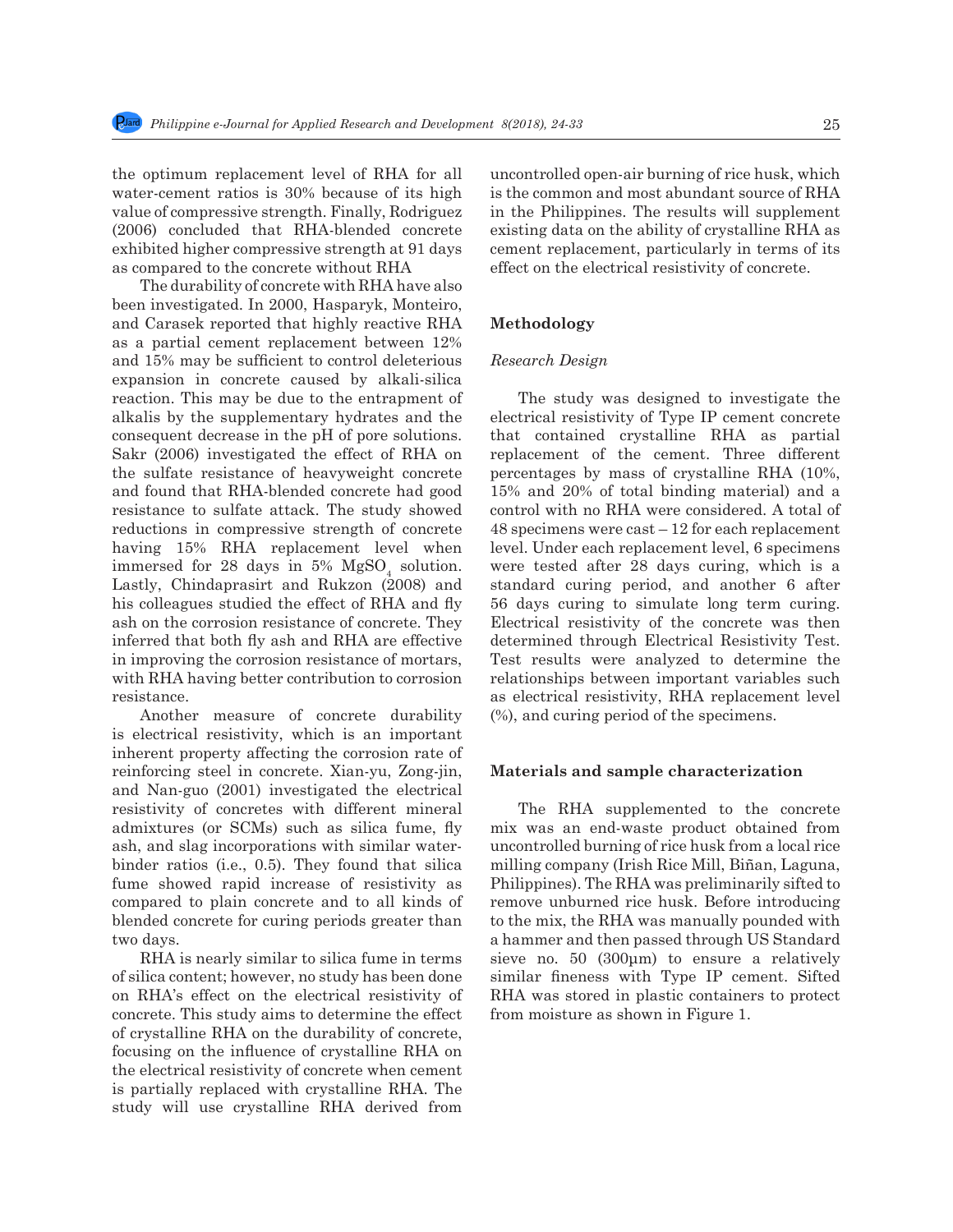

**Figure 1.** RHA stored in a plastic container

RHA was subjected to sieve analysis test at the Metallurgical Technology Division of the Mines and Geosciences Bureau (MGB) under the Department of Environment and Natural Resources (DENR) of the Republic of the Philippines. US Standard Sieve Nos. 60 to 400 (0.250 to 0.038mm) were used to determine the particle size distribution for the RHA as shown in Figure 2. The Fineness modulus of RHA was determined to be 3.08.

The chemical compositions of Type IP cement (Republic cement, Batangas, Philippines) and RHA were determined using X-ray fluorescence spectroscopy at MGB, DENR, Philippines. The chemical compositions are shown in Table 1. Other components that are present but are unaccounted for include  $\mathrm{Na}_2\mathrm{O}$ ,  $\mathrm{K}_2\mathrm{O}$ ,  $\mathrm{H}_2\mathrm{O}$  and Loss on ignition.

River sand was used as fine aggregates while crushed rocks, as coarse aggregates. The physical properties of fine and coarse aggregates are shown in Table 2. The particle size distribution of the fine aggregate is shown in Figure 3. The Japanese Society of Civil Engineers (JSCE, 2007) mix proportioning method was used to determine the proportions of cement, water, coarse aggregate, fine aggregates and RHA of the mixes. The details of the proportions are listed in Table 3 as the mass of each material per cubic meter of concrete.



**Figure 2.** Particle size distribution of RHA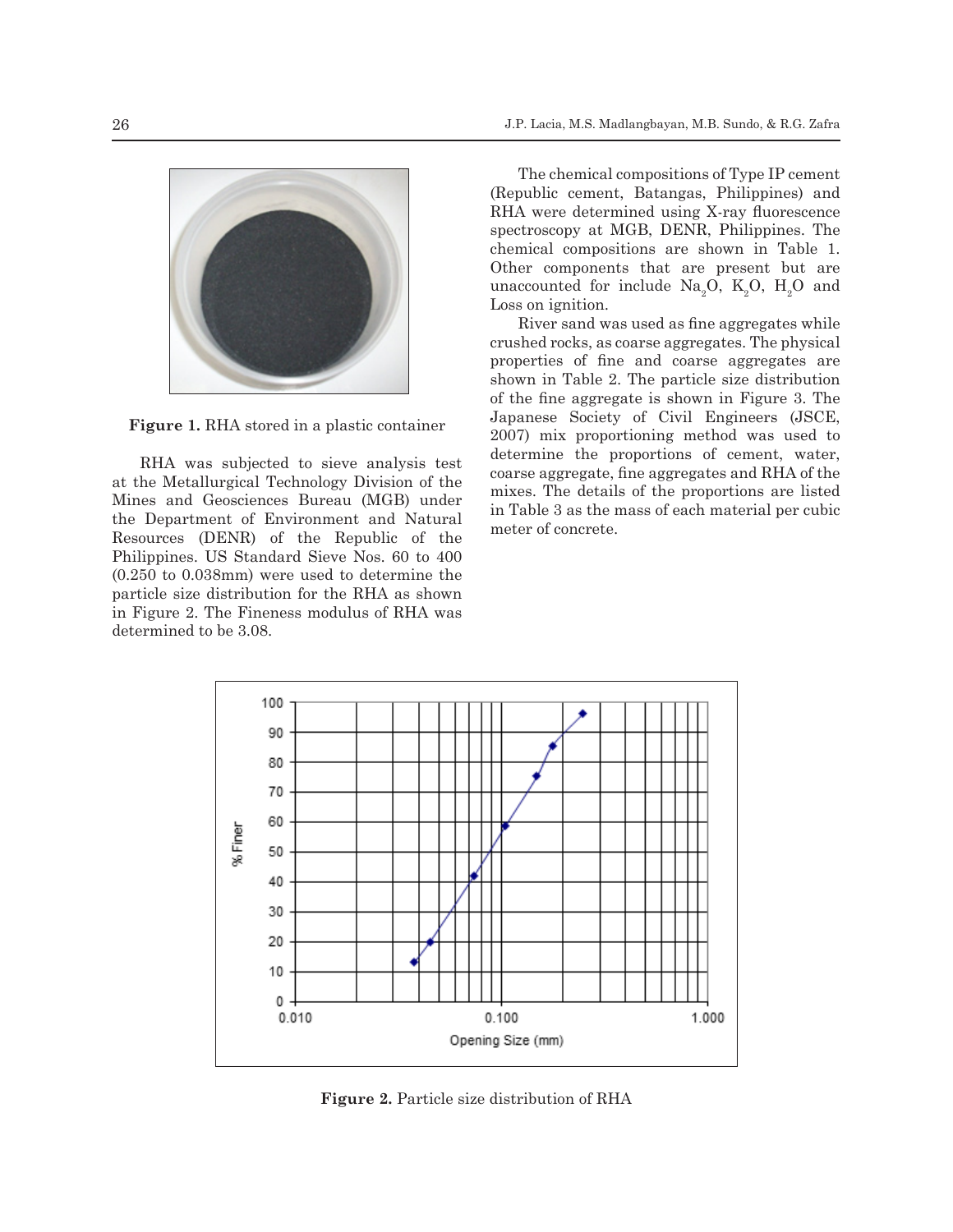| Cement     | SiO <sub>2</sub> | $\text{Al}_2\text{O}_3$ | Fe <sub>2</sub> O <sub>3</sub> | CaO   | MgO  |
|------------|------------------|-------------------------|--------------------------------|-------|------|
| Type IP    | 21.45            | 6.00                    | 3.50                           | 65.00 | 1.18 |
| <b>RHA</b> | 88.91            | 0.078                   | 0.021                          | 0.44  | 0.37 |

Table 1. Chemical composition of Type IP cement and RHA (% w/w)

**Table 2.** Physical properties of fine and coarse aggregates

| Kind of aggregate | Specific gravity in Saturated<br>Surface Dry (SSD) | Fineness Modulus |
|-------------------|----------------------------------------------------|------------------|
| Fine Aggregate    | 2.36                                               | 3.88             |
| Coarse Aggregate  | 2.52                                               | 7.00             |



**Figure 3.** Particle size distribution of fine aggregates

| <b>CADIC 0.</b> HIM I TOPOLITOIRE OF COHOLOGY COMBITIONS |            |                        |                            |                        |            |
|----------------------------------------------------------|------------|------------------------|----------------------------|------------------------|------------|
| % RHA                                                    | Water (kg) | Type IP<br>Cement (kg) | Coarse Aggre-<br>gate (kg) | Fine Aggregate<br>(kg) | $RHA$ (kg) |
| 0                                                        | 193        | 351                    | 845                        | 804                    |            |
| 10                                                       | 193        | 316                    | 835                        | 794                    | 35         |
| 15                                                       | 193        | 298                    | 830                        | 790                    | 53         |
| 20                                                       | 193        | 281                    | 825                        | 785                    | 70         |

**Table 3.** Mix Proportions of Concrete Constituents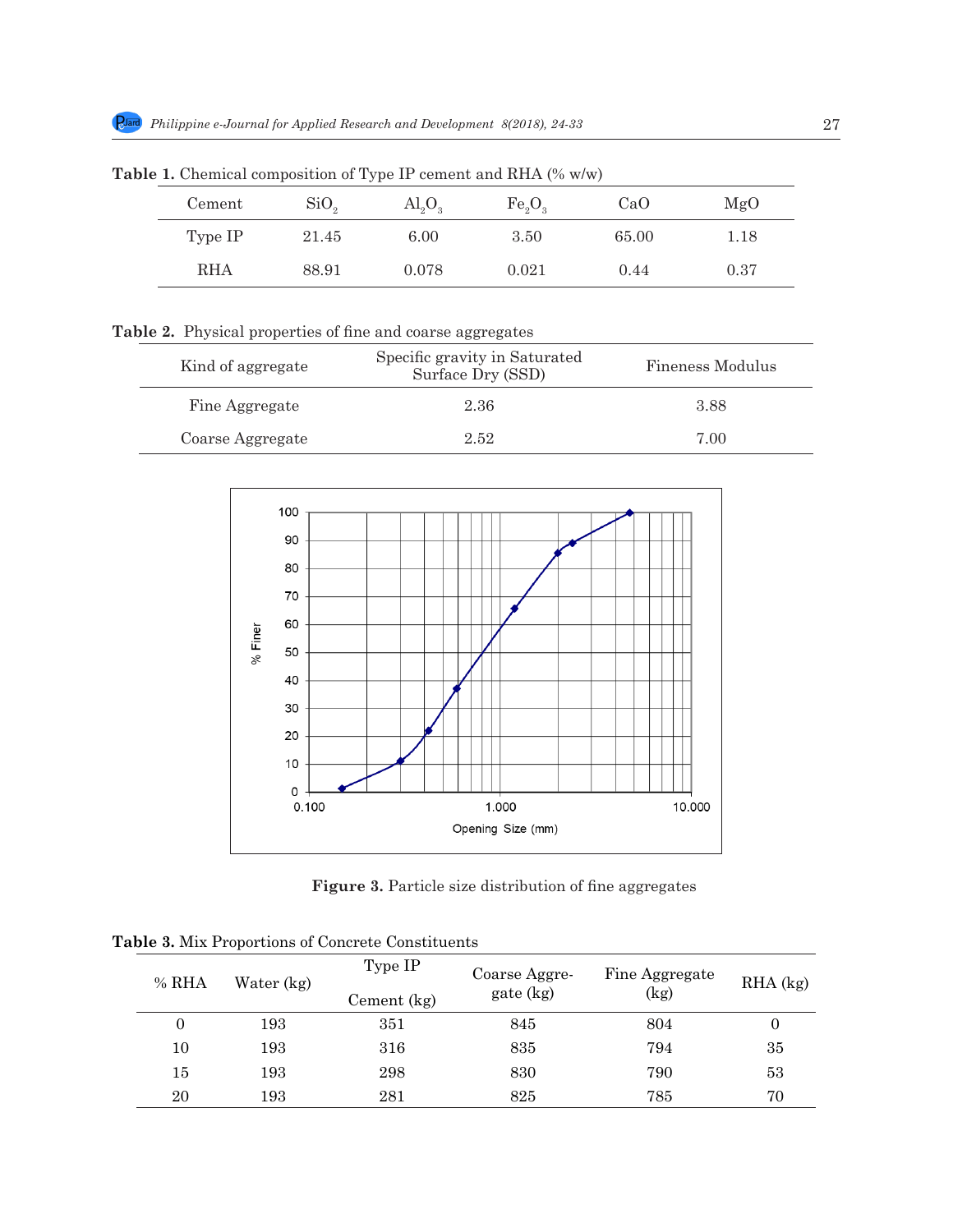#### **Preparation of test specimens**

Standard cylindrical concrete parent specimens, 100 x 200 mm in size, were cast, cured and immersed in a water bath after demolding to achieve 100% relative humidity. These specimens were cured for 28 and 56 days. Test specimens for the electrical resistivity test (100 mm x 50 mm) were cut from the 100 x 200 mm parent specimens using a concrete cutter (Powercraft PCCM 400, China) with diamond tip 7-inch wheel cutting blade. Each sample had a diameter of  $100 \pm 6$  mm and a thickness of  $50 \pm 3$ mm. Figure 4 shows the parent specimens cast in molds side by side with the schematic diagram of the specimen cutting planes.

alternating current (AC) voltage at frequencies between 60 Hz and 50 Hz to direct current (DC) voltage. This device could produce DC voltage outputs ranging from 1.5 to 12 V and a maximum of 350 mA of direct current. Current measurements were taken at two applied voltages to account for the effect of polarization. In the set-up, a commercially available digital multimeter (Newstar UT-20B, China) was used to measure the current and was placed in series with the voltage source and the test specimen. The steel plate electrodes were attached to the circuit using alligator clips.

The faces of the steel plates on the end surfaces of the specimen were overlaid with moist tissue paper. The moist tissue paper ensured that the electric current could pass through the



**Figure 4.** Parent concrete specimens cast in 100 x 200mm molds (left) with the schematic diagram of the specimen cutting planes (right)

#### **Testing for Electrical Resistivity**

Following the DC measurement technique by Monfore (1968), the test for electrical resistivity was done by applying a voltage between two stainless steel plate electrodes with the concrete specimen sandwiched in between as shown in Figure 5. Voltage was applied using a commercially available AC-DC Power Adaptor (Super APA-39100N, China) that converts gross cross-sectional surface area of the test specimen to or from the steel plate electrode. The tissue paper was not overly wet to prevent the water from dripping along the sides of the specimen, as this would make the measurement of electric current erroneous due to current travelling through the dripping film of water and not through the pores of the concrete.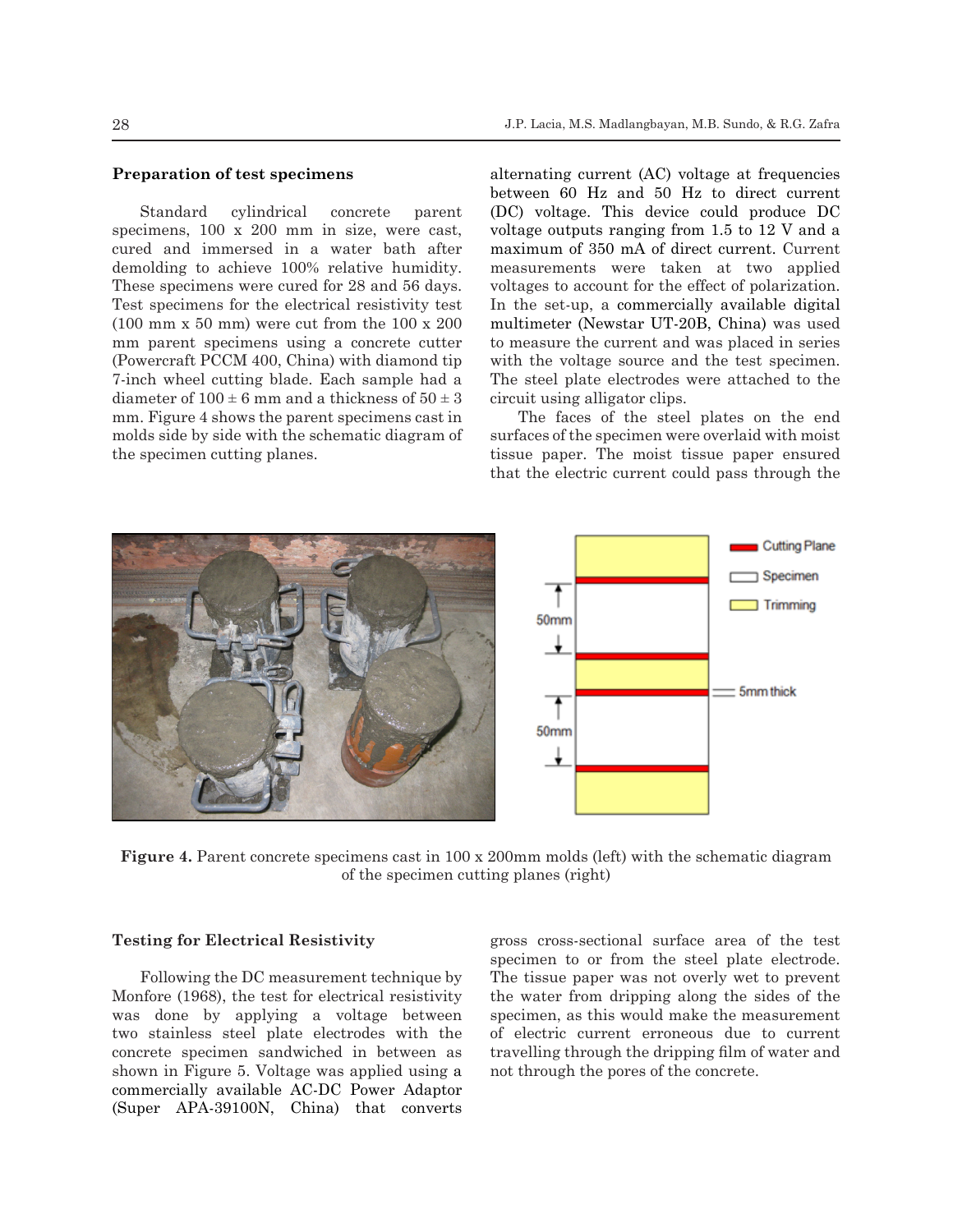

**Figure 5.** Test set-up for DC electrical resistivity determination, where, (A) DC Power Supply, (B) Digital Multimeter, (C) Concrete Test Specimen, and (D) Stainless Steel Plates.

The voltage supplied was closely monitored before and after current measurements to guarantee consistency of readings. With the the concrete pore network multimeter set to DC mode, the electric current (one from each replacer going through the specimen was determined. The steady-state value appearing on the display screen of the measuring device was recorded as the electric current corresponding to the supplied 3% NaCl solution for 30 day voltage.

After taking measurements, the DC resistance  $R$  (ohm) of the concrete specimen fractured part of the speciment corresponding to the electric current corresponding to the electric current corresponding to the electric current corresponding to the voltage was computed using Equation (1) where  $E_{a1}$  and  $E_{a2}$  are the applied voltages (V) during the first and second current measurements respectively, while  $I_1$  and  $I_2$  are the currents (A) measured at the specimen. The border voltages  $E_{a1}$  and  $E_{a2}$  respectively. Finally, the electrical resistivity ρ (ohm-m) was computed using Equation (2) where *A* is the cross-sectional side was considered and 10 *i* area  $(m^2)$  and *L* is the thickness  $(m)$  of the test specorded to account for  $(m^2)$ specimen. voltages  $E_{a1}$  and  $E_{a2}$  respectively. Finally, the measured using a digital cal electrical resistivity  $\rho$  (ohm-m) was computed  $8$ <sup>2</sup>CX, Japan). For every spec

$$
R = \frac{E_{a2} - E_{a1}}{I_2 - I_1}
$$
 Equation (1)

$$
\rho = \frac{RA}{L}
$$
 Equation (2)

To provide a visual presentation of the extent to which chloride ions could penetrate through the concrete pore network, selected specimens (one from each replacement level and curing period) underwent a colorimetric test following the technique by Otsuki, Nagataki and Nakashita (1992). The specimens were immersed in a 3% NaCl solution for 30 days after undergoing voltage. The multimeter consistency of reading the multimeter set to days, the multimeter set to DC mode, the electrical resistivity test. After 30 days, the After taking measurements, the DC specimens were fractured and the faces of the fractured part of the specimens were sprayed with a prepared 0.1 N AgNO<sub>3</sub> solution. The color change border corresponds to the location of the soluble chloride concentration that penetrated the specimen. The border depths were then measured using a digital caliper (Mitutoyo CD-8"CX, Japan). For every specimen, one fractured side was considered and 10 measurements were recorded to account for the variations in depth of the chloride penetration.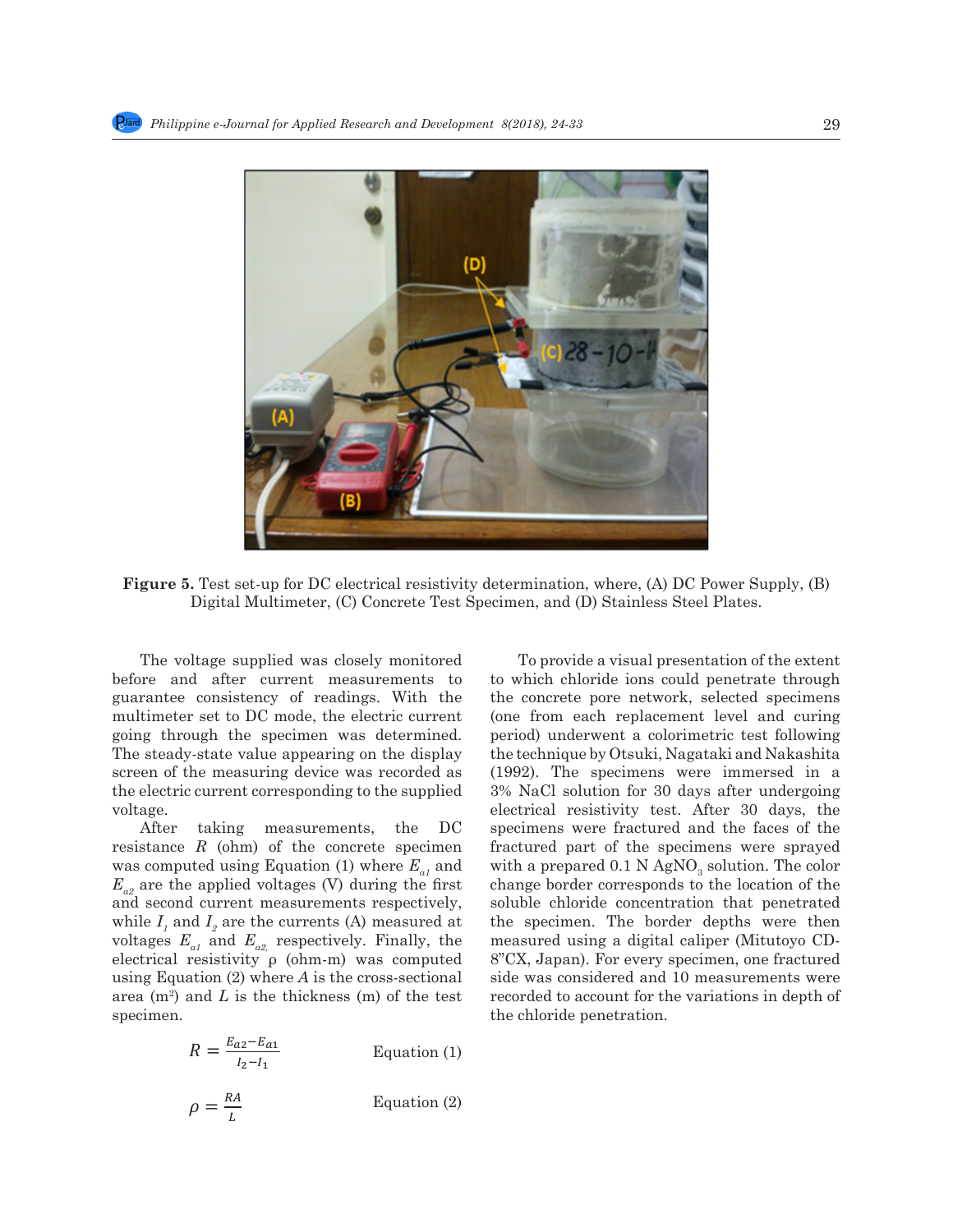**Table 4.** Mean concrete resistivities\*

#### **Statistical Analysis**

The difference in the means of the concrete resistivities and chloride penetration depths were determined using One Way Analysis of Variance (ANOVA). Means showing significant differences (at p<0.05) among RHA percentage replacement levels were subjected to t-Test to determine which RHA percentage replacement level showed significantly different results from the others.

### **Results and Discussion**

Results of laboratory measurements of concrete resistivity are shown in Table 4 and Figure 6. It should be noted that the values of electrical resistivity were computed from voltage and current measurements of test specimens whose lengths and cross-sectional areas were known. For each design mix and curing period, the electrical resistivity represented the average of resistivities of six 100 x 50 mm cylindrical test specimens.

|                                                            | Mean Concrete Resistivities (ohm-m) |                                                               |  |  |
|------------------------------------------------------------|-------------------------------------|---------------------------------------------------------------|--|--|
| $%$ RHA                                                    | 28 days curing<br>period            | 56 days curing<br>period                                      |  |  |
| 0                                                          | 123.61 a                            | $217.41 \text{ a}$                                            |  |  |
| 10                                                         | 128.34 a                            | 304.23 h                                                      |  |  |
| 15                                                         | $127.34 \text{ a}$                  | 314.70 b                                                      |  |  |
| 20<br>$\overline{\phantom{0}}$<br>$\overline{\phantom{0}}$ | 74.92 b<br>$^{\sim}$ 11             | 397.72 c<br>$\overline{1}$<br>$\overline{\phantom{a}}$<br>$-$ |  |  |

\*In a column, means followed by the same letter are not significantly different at p<0.05

Based on Table 4 and Figure 6, 28-day cured concretes did not show the same trend in electrical resistivity behavior as compared with 56-day cured concretes. At a curing period of 28 days, the highest electrical resistivity (128.34 ohm-m) was measured in 10% RHA concrete. In contrast, the lowest electrical resistivity (74.92 ohm-m) was measured in 20% RHA concrete. This value was just about 61% of the electrical resistivity (123.61 ohm-m) of the control concrete. The resistivity of 20% RHA concrete increased to



**Figure 6.** Electrical resistivity of RHA concrete cured for 28 and 56 days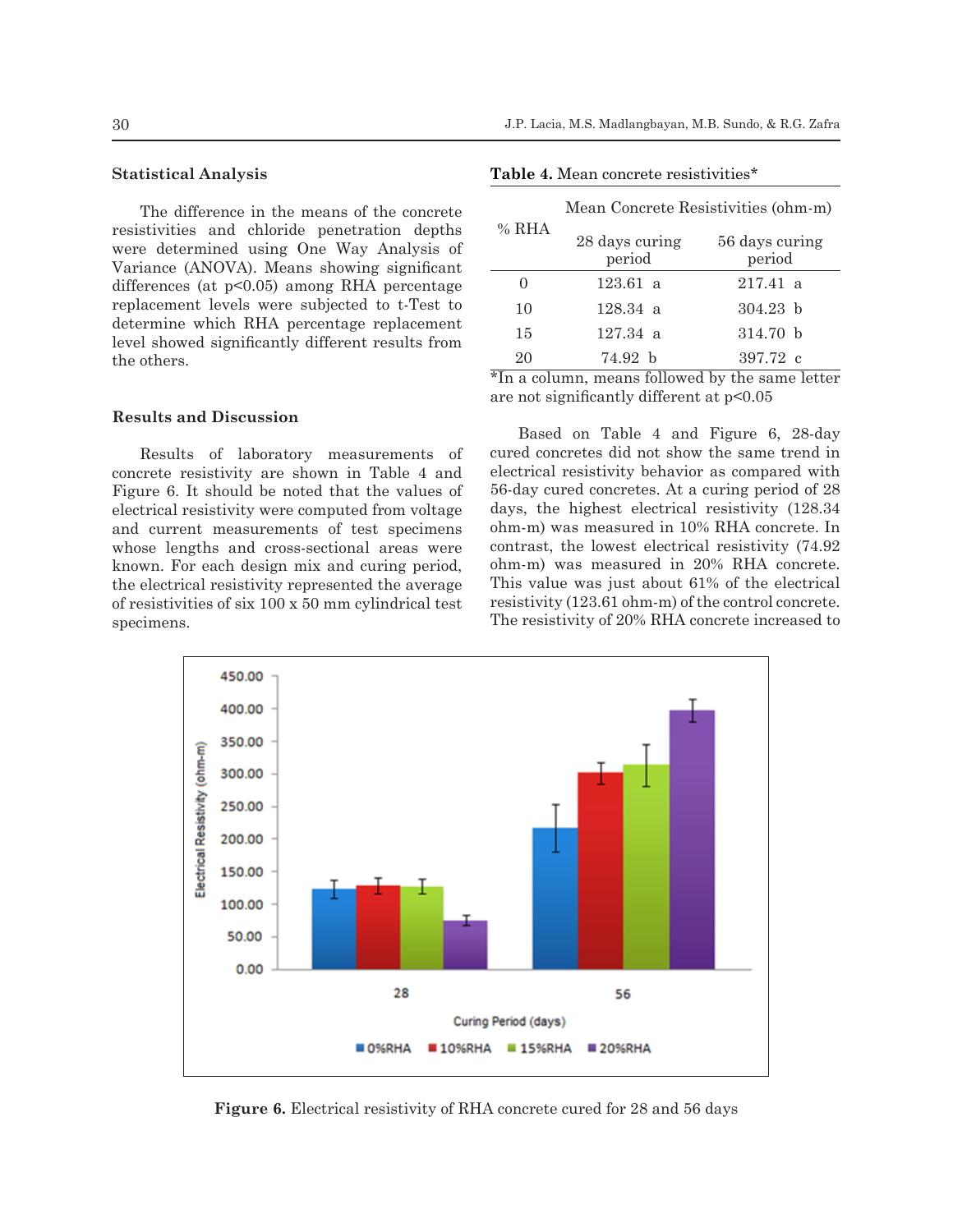1.83 times that of control concrete – from 217.41 ohm-m to 397.72 ohm-m.

The ANOVA results show that there is significant differences between the electrical resistivities of the RHA replacement levels with *p*-value < 0.001 for 28 days curing and *p*-value < 0.001 for 56 days curing. Post-hoc t-Tests show which average electrical resistivity is significantly different from that in another RHA replacement level as can be seen in Table 4.

With conduction taking place through the interconnected pores of the concrete, the observed behavior of concrete resistivity can be ascribed to the formation and structure of transition zones in concrete. The transition zone represents the interfacial region between the particles of the coarse aggregate and the hydrated cement paste. Because of the greater porosity and the connectivity of the pores in the transition zone, its effect on the transport properties of the concrete is significant, particularly if the individual transition zones interconnect with one another to percolate through the concrete (Mehta & Monteiro, 2006). The structure provides continuous pathways for the transport of fluid or ions, which are the carriers of electric charge during conduction, regarded as essentially electrolytic in nature. Hence, the structure of the transition zone has a great influence on the electrical resistivity of concrete.

With the incorporation of pozzolans like RHA, pozzolanic reaction takes place. This reaction consumes the highly soluble calcium hydroxide (CH) to produce more stable calcium silicate hydrates (C-S-H), which is less porous than the former. Increased formation of C-S-H leads to better structure of the transition zone. This eventually leads to higher concrete resistivity due to the decrease of voids and microcracks that allow transport of ions through the concrete.

Nevertheless, the rate of pozzolanic reaction is slow. RHA and other pozzolans are slow reacting materials, as they require a longer time to hydrate. Hence, at an early age, these materials act as filler materials to the concrete. Consequently, most of the CH's produced from the hydration of cement will become unutilized, thereby making the transition zones unstable and the pore structure undeveloped. This probably explains the relatively equal (no significant difference in the means) electrical resistivities of 28-day cured concretes at 0%, 10% and 15% RHA replacement levels, and the very low electrical resistivity measured from that of 20% RHA concrete. The amount of hydrated cement paste and hydration products of concrete with 10% and 15% RHA replacement levels might have been comparatively equal to that of the control concrete, causing their electrical resistivities to be more or less similar to the latter. However, at 20% RHA content, less amount of cementitious products brought about by the reduced amount of cement and the absence (or slow rate) of silicacalcium hydroxide (or pozzolanic) reaction might have resulted in poor concrete pore structure and, thus, low electrical resistivity.

In order to achieve the benefits of pozzolanic reaction, proper curing must be performed (Ayers & Khan, 1993; Malhotra & Mehta, 2005). In this regard, prolonging the curing to 56 days might have given sufficient time for most of the crystalline silica in RHA to react with the hydration products such as CH and thus producing a more developed pore structure. Referring back to Table 4, the electrical resistivities at 56 days, compared to electrical resistivities at 28 days, were found to be significantly different and increased by factors of 1.76, 2.35, and 2.47 for 0%, 10%, and 15% RHA contents, respectively. Most significantly, in the case of 20% RHA concretes, resistivity increased by a factor of 5.31.

Lastly, the contribution of the hydration of the cement on the improved resistivity of the concrete cannot be ruled out. Hydration of cement produces its own brand of C-S-H, helping in the development of the transition zones and decreasing the total porosity of the cement paste itself. Generally, the older the concrete, the more highly developed is its pore structure. This is because the amount of hydration increases with the age of the concrete. Accordingly, the resistivity is improved along with the enhancement of the concrete pore structure. In addition, the continuing hydration process reduces the amount of evaporable water within the cement paste, which makes conduction of electric current less efficient.

Table 5 shows the average values of the measured chloride penetration depths of specimens on the 30th day of submersion in a 3% NaCl solution. High chloride penetration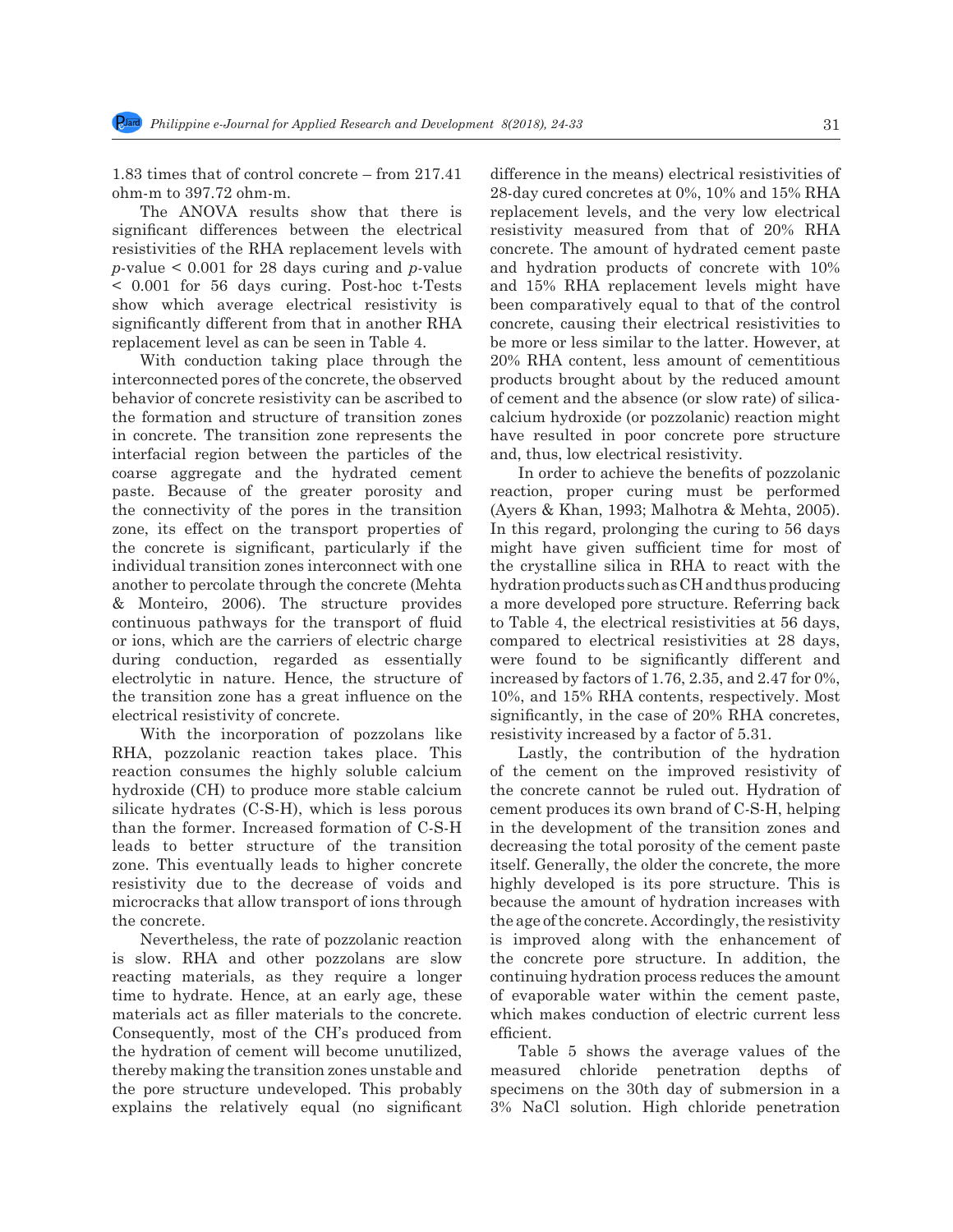depth indicates low electrical resistivity. It can be inferred then, based on Figure 6 and Table 5, that data of resistivities were consistent with chloride penetration depths. Least penetration depth for 28-day cured concretes was observed at 10% RHA replacement level. Concrete at 20% RHA replacement level and cured for 56 days exhibited about a 4-fold decrease when compared to 28-day cured concrete with statistical analysis showing a significant decrease in resistivity (at p<0.05). It was also found that the specimen with the most penetration of chloride ions was the one which contained 20% RHA at curing age of 28 days. In contrast, the most resistant to penetration was the 56-day cured concrete that had a replacement level of 20% RHA.

The ANOVA results indicate that there is significant differences between the chloride penetration depths of the RHA replacement levels with *p*-value < 0.001 for 28 days curing and *p*-value < 0.030 for 56 days curing. Using t-Test, the RHA level having significantly different mean of chloride penetration depth from another RHA level was determined as shown in Table 5.

**Table 5.** Average chloride penetration depths of specimens exposed to 3% NaCl solution

| $\frac{0}{0}$ | Average Chloride Penetration Depths<br>(mm) |                          |  |  |
|---------------|---------------------------------------------|--------------------------|--|--|
| <b>RHA</b>    | 28 days curing<br>period                    | 56 days curing<br>period |  |  |
| 0             | 8.17 ab                                     | 4.16 a                   |  |  |
| 10            | 6.30 $a$                                    | $3.46$ ab                |  |  |
| 15            | 7.77h                                       | 4.05a                    |  |  |
| 20            | 12.06c                                      | 2.98 <sub>b</sub>        |  |  |

\* In a column, means followed by the same letter are not significantly different at p<0.05

#### **Conclusions**

Crystalline RHA helps to increase concrete electrical resistivity. High dosages of crystalline RHA (up to 20% by mass of total binder) increased the electrical resistivity of ordinary concrete. Electrical resistivity results were consistent with the measured chloride penetration depths. However, long curing period was required in order to attain the significant increase in electrical resistivity. Long-term curing provided sufficient time for the benefits of pozzolanic reaction of crystalline RHA to manifest.

### **References**

- Ayers, M. E., & Khan, M. S. (1993). Overview of fly ash and silica fume concretes: The need for rational curing standards. In the *Proceedings of V. Mohan Malhotra Symposium, American Concrete Institute*.
- Chindaprasirt, P., & Rukzon, S. (2008). Strength, porosity and corrosion resistance of ternary blend Portland cement, rice husk ash and fly ash mortar. *Construction and Building Materials*, *22*(8),1601–1606.
- Dakroury, A. E., & Gasser, M. S. (2008). Rice husk ash (RHA) as cement admixture for immobilization of liquid radioactive waste at different temperatures. *Journal of Nuclear Materials*, *381*(3), 271–277.
- Ganesan, K., Rajagopal, K., & Thangavel, K. (2008). Rice husk ash blended cement: Assessment of optimal level of replacement for strength and permeability properties of concrete. *Construction and Building Materials*, *22*(8), 1675-1683.
- Hasparyk, N. P., Monteiro, P. J. M., & Carasek, H. (2000). Effect of silica fume and rice husk ash on the alkali-silica reaction. *ACI Materials Journal*, *97*(4), 486-492.
- Hisada, M., Nagataki, S., & Otsuki N. (1999). Evaluation of mineral admixtures on the viewpoint of chloride ion migration through mortar. *Cement and Concrete Composites*. https://doi.org/10.1016/S0958- 9465(99)00034-7
- Japan Society of Civil Engineers (2007). Standard Specifications for Concrete Structures – 2007 "Materials and Construction".
- Lothenbach, B., Scrivener, K., & Hooton, R. D. (2011). Supplementary cementitious materials. *Cement and Concrete Research*. https://doi.org/10.1016/j. cemconres.20--10.12.001
- Madlangbayan, M. S., Otsuki, N., Diola, N. B., & Baccay, M. A. (2005). Corrosion behavior of steel bar in chloride contaminated mortars with fly ash. *Philippine Engineering Journal*.